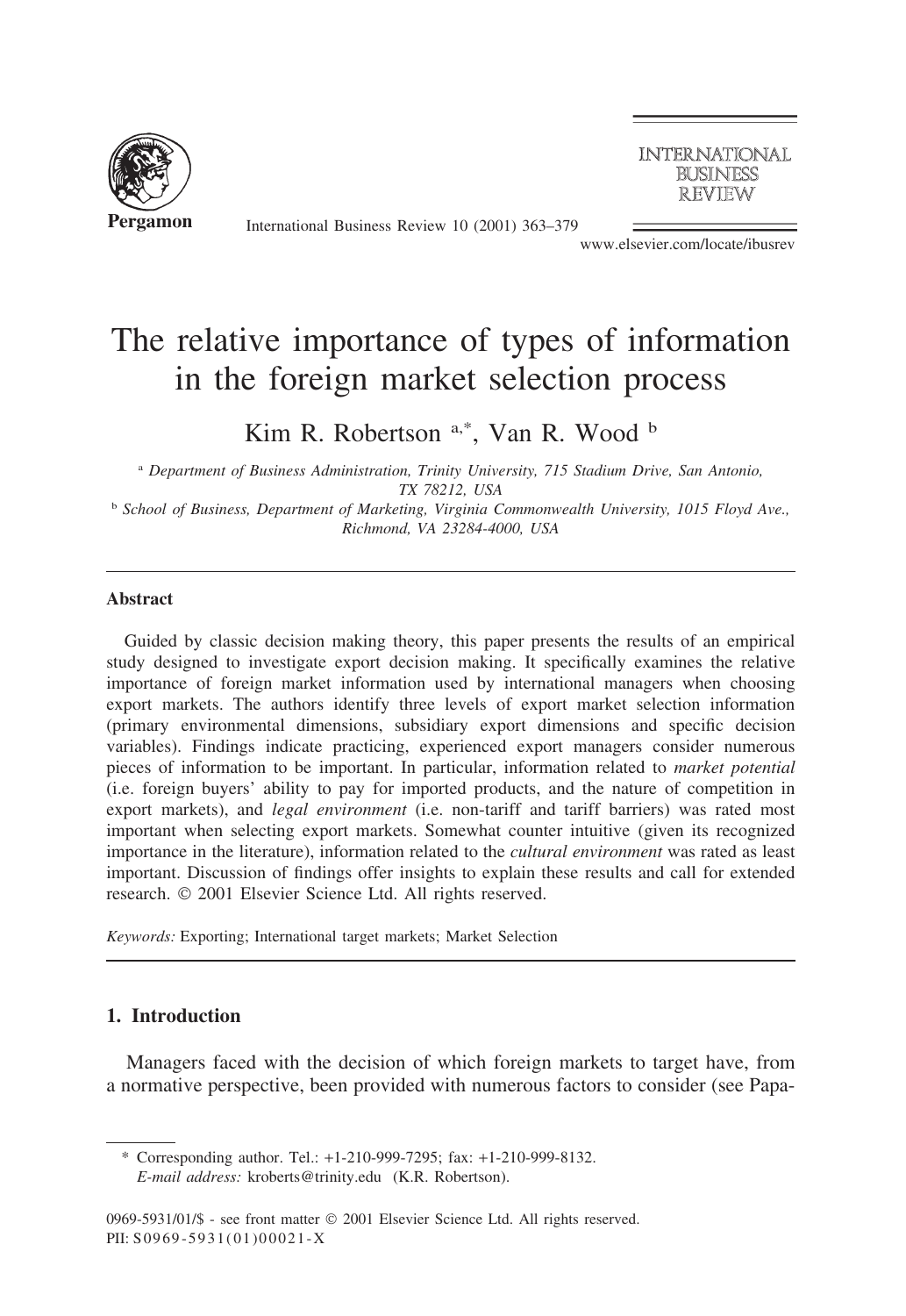dopoulos, 1988 for a review). However, academic literature investigating actual managerial decision making during the selection of foreign market targets is more rare. As stated by Andersen and Strandskov (1998), "Traditional international market selection [IMS] approaches have excluded the idiosyncrasies of decision makers and the complexity of contingent decision-making in favor of universal, normative guidelines" (p. 66). These authors argue that increased study of managerial decision making (along the lines of the body of literature related to consumer behavior decision making) would enrich our understanding of international target market selection:

Scholars of managerial practice have instead pointed at indirect or experiential information collected in an ad hoc and informal manner as the most important influence on managerial decision-making connected with international market selection...Moreover, studies of the decision-making process rather than normative prescriptions on how to conduct decisions, given ideal (and unrealistic) conditions have long been called for...(Andersen & Strandskov, 1998, p. 69)

Classic decision making theory would assume that managers investigating a potential export market would first identify relevant evaluative criteria, or specific decision variables, appropriate for appraising alternative target market options. Second, managers would assign importance weights to the various criteria identified. Specific information about foreign market reality or performance related to relevant criteria would then be collected. Finally, one or more decision rules would be applied to the information collected in order to identify the best alternative target market (see Hodgson & Uyterhoeven, 1962; Stobaugh, 1969; Armstrong, 1970; Green & White, 1976; Harrell & Kiefer, 1981).

This paper investigates the first two steps of this overall decision making procedure by addressing three fundamental questions. First, what type of information do experts consider generally relevant for appraising export markets? Second, in terms of the decision making process, what types of specific information are considered important as evaluative criteria by experienced exporters in their efforts to identify 'good' international markets? And third, once potential criteria are identified, what relative weights do export managers attach to the various criteria? Specifically, this paper presents the findings of an empirical study designed to identify the perceived relative importance of potential evaluative criteria within the export decision making process. We begin with the development of an export environment information framework.

#### **2. An export environment information framework**

In order to address the three questions posed, an extensive literature search was undertaken. This was followed by a series of personal interviews and one focus group session that led to the development of a comprehensive information framework relevant to export market evaluation. In turn survey research was employed to examine the perceived relative importance of information contained within the framework.

As noted, existing literature, both empirical and theoretical, related to *international*